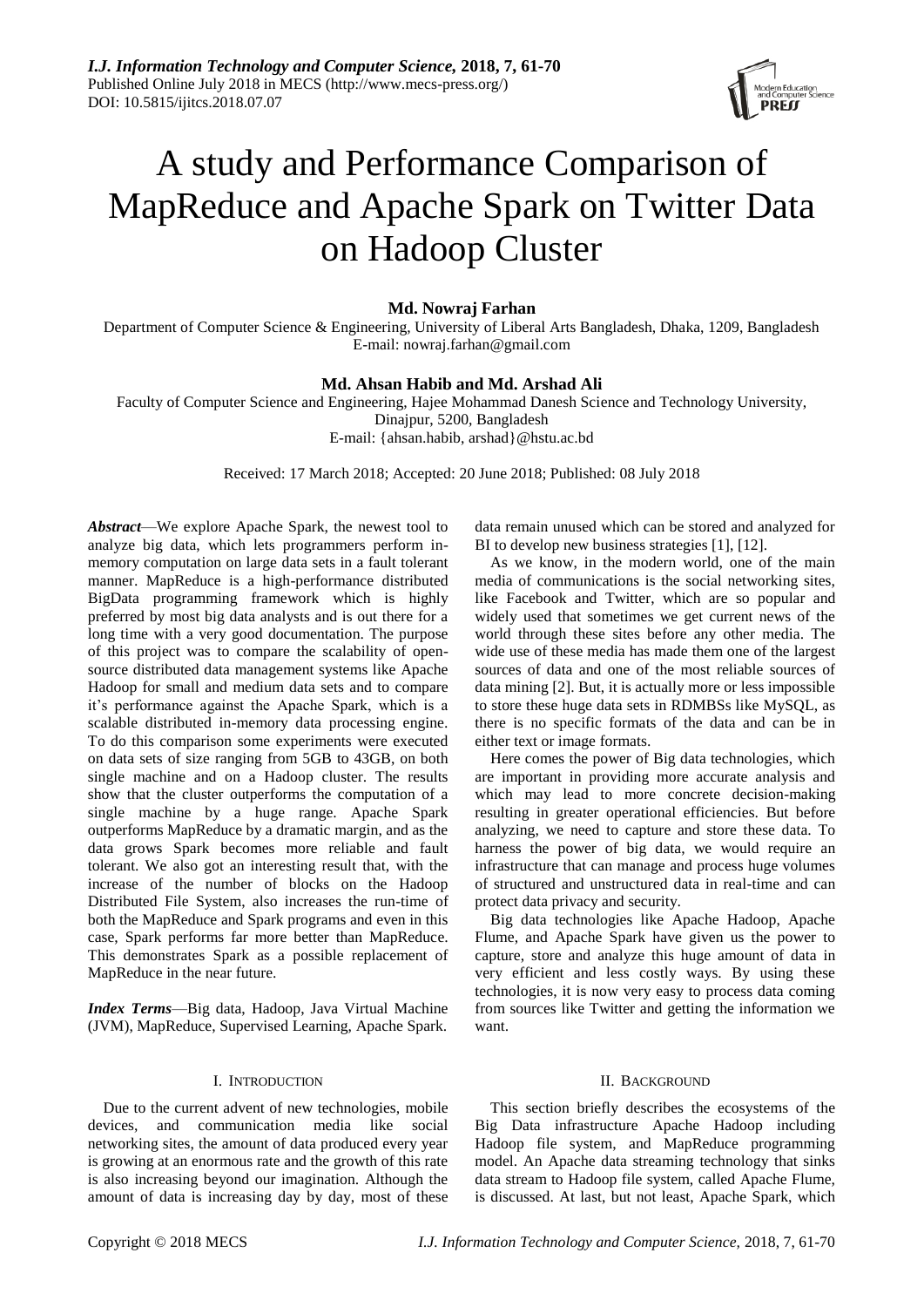is a powerful in-memory distributed processing engine, is described. These are among other existing Apache Hadoop solutions. [11]

#### *A. Relational Database Management System*

A relational database is the most popular database model that is used for the storage of relatively small to medium size data and for the access of data using realtime queries. In a relational database, data is organized in tables whose fields are represented as columns and records are represented as rows. A Relational Database Management System (RDBMS) is a system which controls the storage, retrieval, insertion, deletion, modification and security of data in the relational database.

MySQL, especially the Community Edition, is the world's most popular, free, open source and easy-to-use RDBMS implementation. MySQL supports many DBMS features like replication, partitioning, views, MySQL workbench for visual modeling, and also supports features like MySQL connectors for writing applications using different programming languages. MySQL is used by many small to large organizations like Facebook, Twitter, Google and many more to power up their high volume websites. [4]

A typical MySQL deployment includes a server instance to be installed on a single, high-end server machine which accepts queries from local machines or remote hosts. But the problem with it is that data in the database is limited to the storage of the hard drives of the server, and as the data grows, it is needed to increase the number of hard drives, making it costly and more importantly less scalable. That is why with the growth of data this model fails and a DBMS with distributed storage system needs to be deployed.

## *B. Big Data Analytics*

While the MySQL database was designed and vastly used for real-time queries on relatively small and medium data sets, it was not designed for large data sets or Big data analysis, because of the limited capacity of the storage mechanism and the underlying write-optimized "row-store" architecture.

Parallel DBMSs share the same capabilities as traditional, but run on a cluster where the distribution of data is transparent to the end user. Parallel DBMS offers high performance and reliability but much more expensive than traditional single-node RDBMS, because there is no freely available implementation, and yet they have much higher cost in terms of hardware, installation, and configuration. [4], [13].

## *C. Apache Hadoop*

One solution to the above problem with traditional RDBMS is Apache Hadoop. Unlike MySQL, Hadoop can be deployed on a cluster of low-end systems, containing only commodity hardware, providing a cost-effective solution for Big data analysis. [4]

Apache Hadoop is a free, Java-based programming framework which supports the processing of large data

sets in a distributed computing environment. Hadoop is designed to scale up from single servers to thousands of machines, each offering it's local storage to make an overlay of single storage and offering local computation to make a distributed processing. Such platforms are extremely fault tolerant. [2]

Hadoop is not a single entity, rather contains different components. Two main components of Apache Hadoop is HDFS and MapReduce.



Fig.1. Top level view of a typical Hadoop Cluster

#### *a. Hadoop Distributed File System*

Hadoop File System was developed using distributed file system design. It runs on commodity hardware. Unlike other distributed systems, HDFS is highly faulttolerant and designed using low-cost hardware.

HDFS holds a very large amount of data and provides easier access. To store such huge data, the files are stored on multiple machines in a redundant fashion to rescue the system from possible data losses in case of failure. HDFS also makes applications available parallel processing.

HDFS is written in the Java programming language. An HDFS cluster operates in a master-slave pattern, consisting of a master node or the NameNode and any number of slave nodes or DataNodes. The NameNode is responsible for managing the file system tree, the metadata for all the files and directories stored in the tree, and the locations of all blocks stored on the DataNodes. DataNodes are responsible for storing and retrieving blocks when the NameNode or clients request them.



Fig.2. HDFS Architecture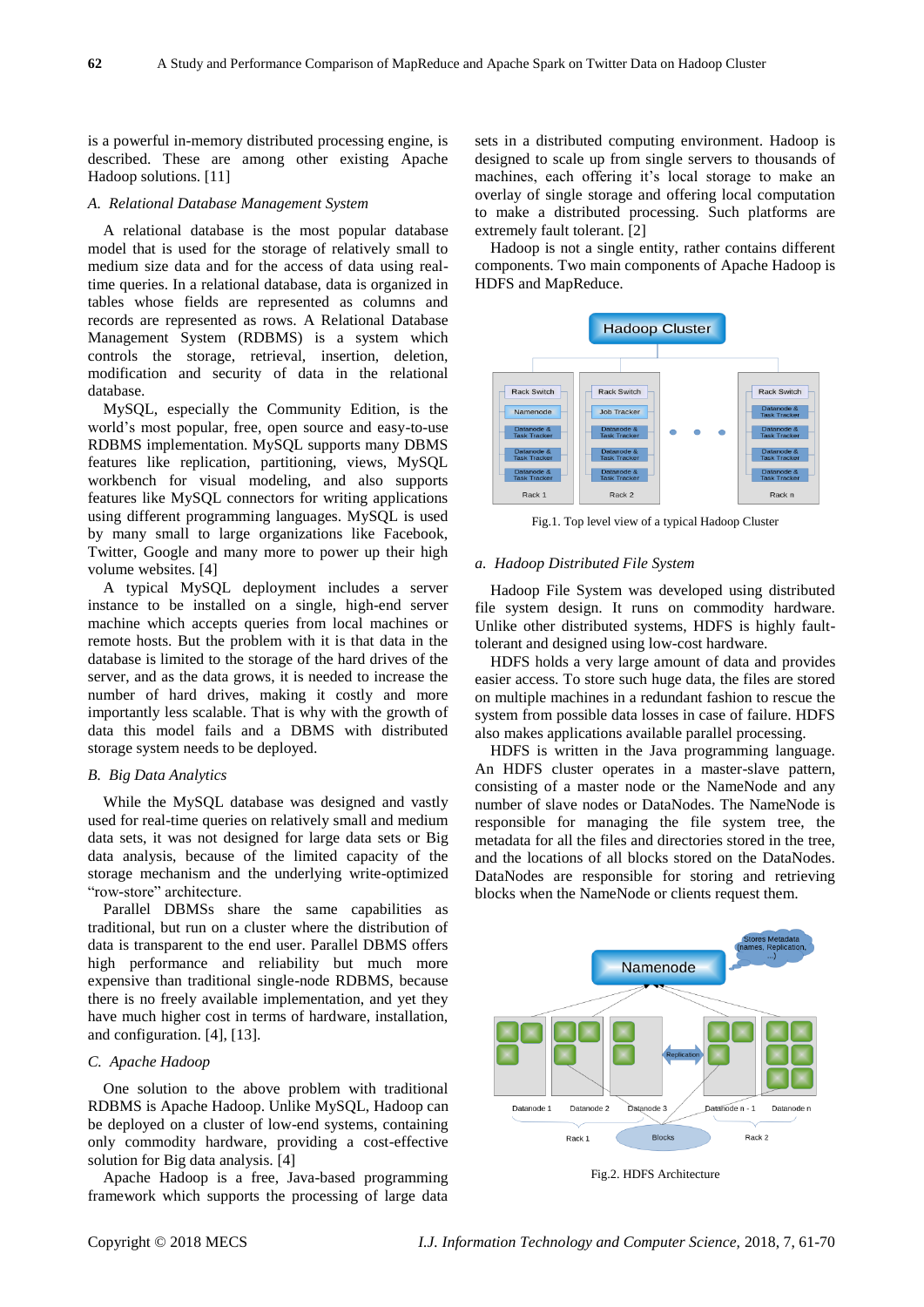#### *b. MapReduce*

MapReduce [9] is a programming model on top of HDFS for processing and generating large data sets using the MapReduce programming paradigm. It was developed as an abstraction of the map and reduce primitives of many functional languages and was designed to compute the large volume of distributed data in a parallel fashion. The abstraction of parallelization, fault tolerance and data distribution allows the user to parallelize large computations easily. The map and reduce model works well for Big Data analysis because it is inherently parallel and can easily handle data-set spanning across multiple machines [14].

Each MapReduce program runs in two main phases: the map phase followed by the reduce phase. The programmer simply defines the functions for the map and reduce phase and Hadoop handles the data aggregations, sorting and message passing between nodes. There can be multiple maps and reduce phase on a single program with possible dependencies between them. [5]

#### *c. Map Phase*

The input to the map phase is the raw data. A map function should prepare the data for input to the reducer by mapping the key to the value for each "line" of input. The key-value pairs output by the map function is sorted and grouped by key before being sent to the reduce phase.



#### *d. Reduce Phase*

This stage is the combination of the Shuffle stage and the Reduce stage. The input to the reduce phase is the output from the map phase, where the value is an iterable list of the values with matching keys. The reduce function should iterate through the list and perform some operation on the data. Its job is to process the data that comes from the mapper end. After processing, it produces a new set of output, which is then stored in HDFS.



Fig.5. Reduce Phase

#### *D. Apache Flume*

Apache Flume is a distributed, reliable, and available service for efficiently collecting, aggregating, and moving large amounts of streaming data into HDFS. It has a simple and flexible architecture based on streaming data flows, and is robust and fault tolerant with tunable reliability mechanisms for fail over and recovery. It uses a simple extensible data model that allows for online analytic application.



Fig.6. Flume Architecture

A Flume event is defined as a unit of data flow having a byte payload and an optional set of string attributes. A Flume agent is a Java Virtual Machine (JVM) process that hosts the components through which events flow from an external source to the next destination (hop). A Flume source consumes events delivered to it by an external source like a web server. The external source sends events to Flume in a format that is recognized by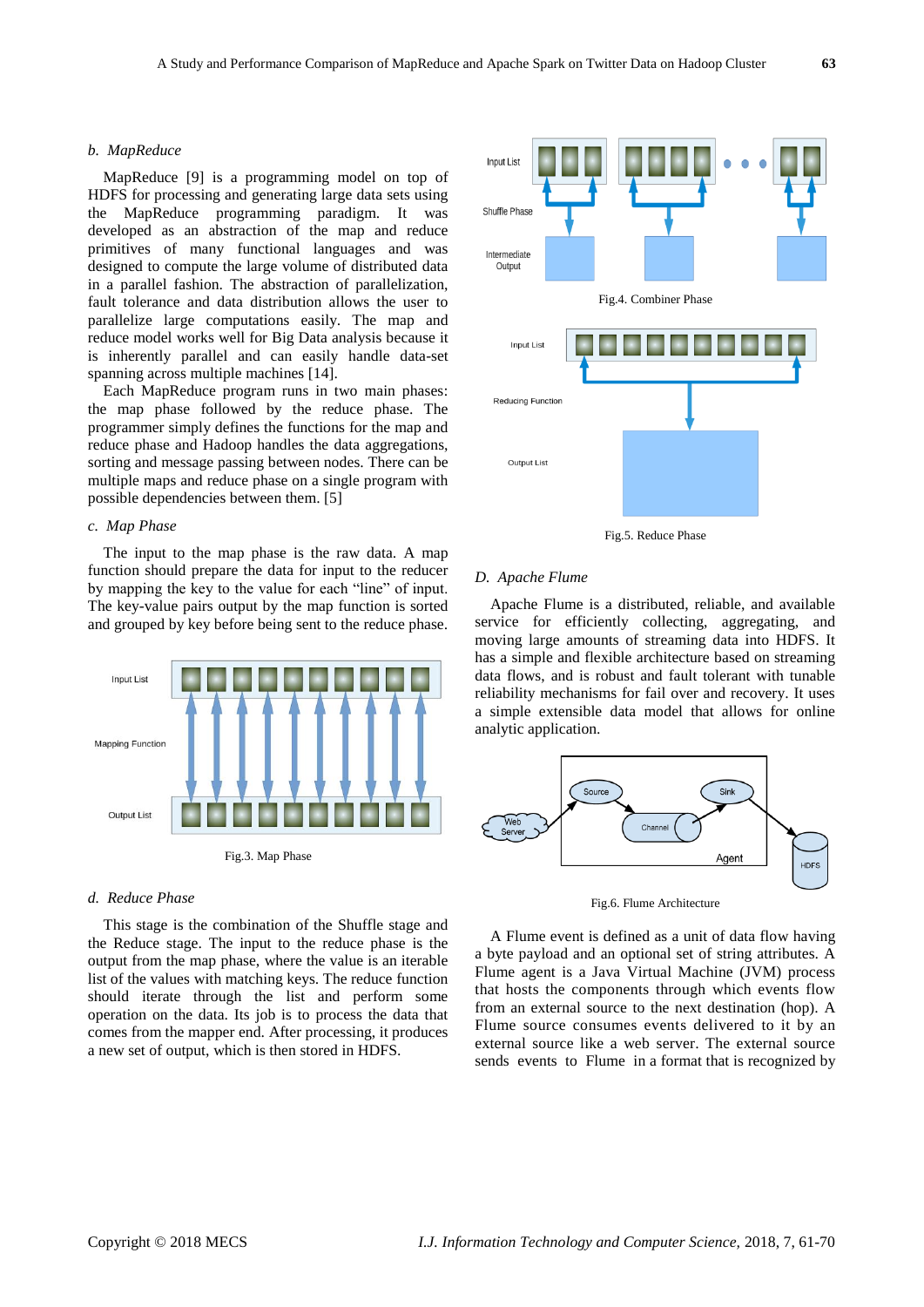the target Flume source. When a Flume source receives an event, it stores it into one or more channels. The channel is a passive store that keeps the event until it's consumed by a Flume sink. The sink removes the event from the channel and puts it into an external repository like HDFS or forwards it to the Flume source of the next Flume agent (next hop) in the flow. The source and sink within the given agent run asynchronously with the events staged in the channel.

The events are staged in a channel on each agent and then delivered to the next agent or terminal repository (like HDFS) in the flow and removed from a channel only after they are stored in the channel of next agent or in the terminal repository. This is how the single-hop message delivery semantics in Flume provide end-to-end reliability of the flow. Flume uses a transactional approach to guarantee the reliable delivery of the events.

## *E. Apache Spark*

Apache Spark is a powerful open source processing engine built around speed, ease of use, and sophisticated analytics. The spark engine runs in a variety of environments, from cloud services to Hadoop Clusters. Spark supports a variety of popular development languages including Java, Python and Scala.

Apache Spark provides an elegant, attractive development API and allows data workers to rapidly iterate over data via machine learning and other data science techniques that require fast, in-memory data processing. Spark is 10-100 times faster than MapReduce delivering faster time to insight on more data, resulting in better business decisions and user outcomes.

Spark requires a cluster manager and a distributed storage system. For cluster management, Spark supports standalone, Hadoop YARN or Apache Mesos. Spark can interface with a wide variety of distributed storages, including HDFS, Cassandra, OpenStack Swift, and Amazon S3.

Spark has two key concepts: Resilient Distributed Dataset (RDD) and directed acyclic graph (DAG) execution engine.

# *a. Resilient Distributed Dataset (RDD)*

RDD is a distributed memory abstraction. It allows inmemory computation on large distributed clusters with high fault-tolerance. Spark has two types of RDDs: parallelized collections that are based on existing programming collections (like list, map, etc.) and files stored on HDFS. RDD performs two kinds of operations: transformations and actions. Transformations create new datasets from the input or existing RDD (e.g. map or filter), and actions return a value after executing calculations on the dataset (e.g. reduce, collect, count, saveAsTextFile, etc.). Transformations are the lazy operation that define only the new RDD while actions perform the actual computation and calculate the result or write to the external storage.

Directed acyclic graph (DAG) execution engine: Whenever the user runs an action on RDD, a directed acyclic graph is generated considering all the transformation dependencies. This eliminates the traditional MapReduce multi-stage execution model and also improves the performance.

## III. RELATED WORKS

#### *A. Text Mining*

"Sifting through vast collections of unstructured or semi structured data beyond the reach of data mining tools, text mining tracks information sources, link isolated concepts in distant documents, maps relationships between activities, and helps answer questions." [6]

Text mining is a mechanism to find meaningful information from large amount of structured, semistructured or unstructured text data. This encompasses the combination of human linguistic capacity and computational power of computers. The linguistic capacity includes the ability to differentiate variations in spelling, filter out noisy data, and understand abbreviation, synonyms etc. and finding the contextual meaning. The computational power of computers include the ability to process large amount of data at high speed. Some applications of text mining are: classification, clustering, information gathering etc. there are several types of algorithm for text mining, which can be categorized into two types: supervised learning and unsupervised learning. [7]

#### *a. Supervised Learning*

Supervised learning is a technique where the learning process is supervised by correct data before any prediction is made on the target data. It consists of finding the relationship between the predictor and the target attribute. If the algorithm can predict a categorical value, then it is called a classification function. If the algorithm can predict a numerical value, then it is called regression.

## *b. Unsupervised Learning*

Unlike the supervised learning this technique doesn't require training to yield output. It only uses the predictor attribute values to gain understanding of the structure and relationship of the data. Finding the number of market segments, determining the themes of news etc. can be examples of unsupervised learning. Algorithms under unsupervised learning are feature extraction, clustering etc.

## *c. Document clustering*

Document clustering can be defined as clustering of documents. Clustering is a process of understanding the similarity and dissimilarity between the given objects. Another way to look at clustering is, dividing objects into different meaningful subgroups based on their category, more specifically containing common characteristics. There are various clustering, which can be used to the purpose of document clustering. One of the most popular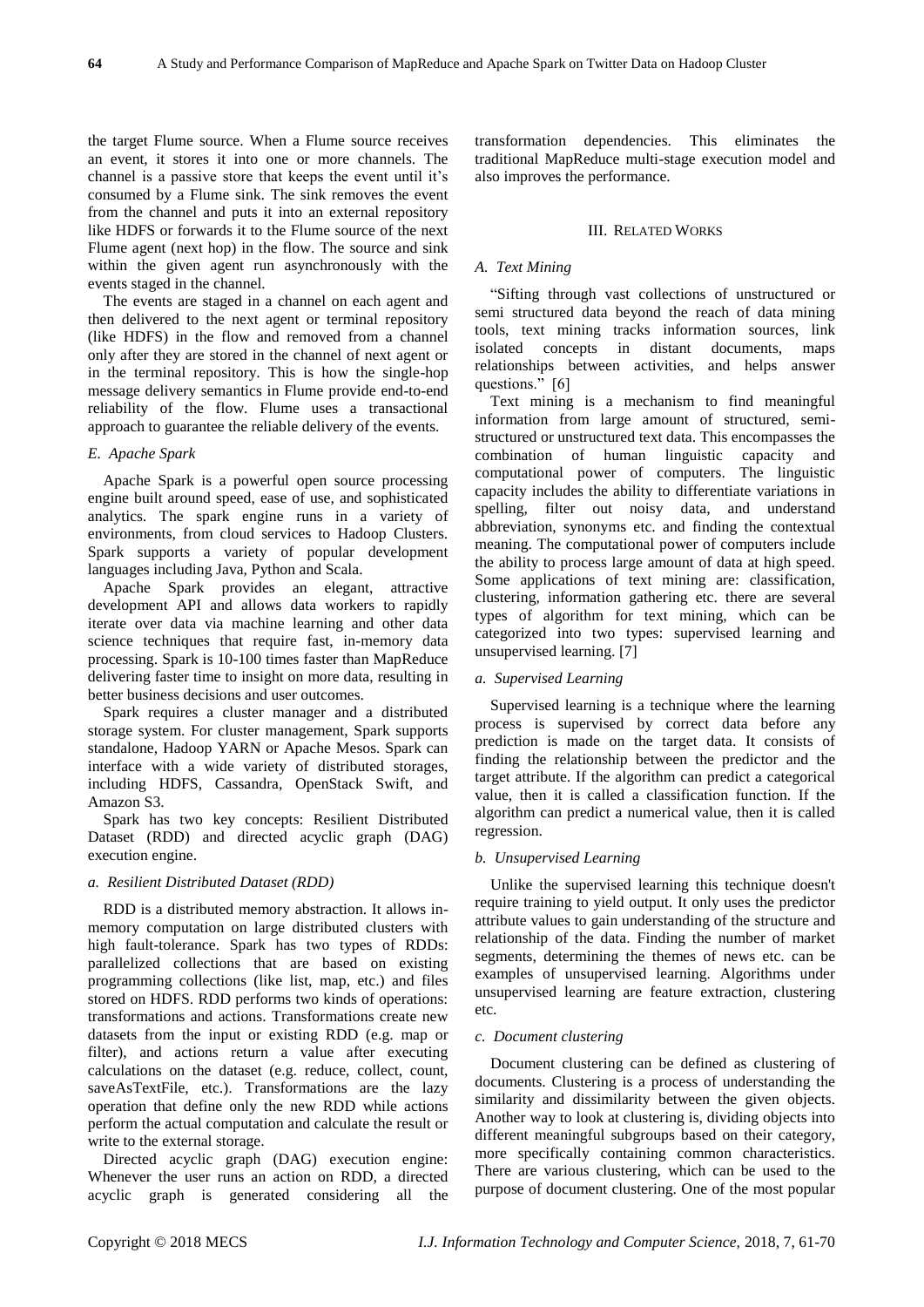clustering algorithm is the K-Means algorithm, which is often used to cluster large amount of data, even inside HDFS very efficiently. [8]

#### *B. Hadoop Cluster Setup*

Before working with big data, it is important to setup a Hadoop cluster, because the right resources allow to optimize the environment for the working purposes. However, it is not a simple task as optimizing a distributed environment and its related software can have its complexities.

Hadoop cluster has two types of machines:

- Master: Contains the HDFS NameNode, the MapReduce JobTracker
- Slave: Contains the HDFS Datanodes, the MapReduce TaskTrackers

There are several companies which provides platforms for setting up Hadoop in an efficient way and has very good monitoring system. One of which is Hortonworks, which lets users to setup Hadoop using Hortonworks Data Platform (HDP). Hortonworks recommends setting up master and slaves on separate computers as the master may be decommissioned from the cluster very often for maintenance and the slaves need to maintain a flawless workload without interrupting the master.

As Hortonworks suggests, cluster of three or more nodes should have a dedicated NameNode/JobTracker and the rest of the nodes should be used as slave nodes. For a NameNode failure, it is suggested to keep a secondary NameNode, which will hold all the information the NameNode has. That leaves the remaining hosts for Slave nodes, each running a DataNode and TaskTracker. [13]

## *C. Extracting Twitter Data*

Recently, companies have discovered that social media analytics is crucial, especially for customer feedback and building goodwill. The analytics allow marketers to identify sentiment and detect trends in order to better accommodate the customer. There have been significant examples where companies, such as the airline industry, have used such analytical tools to reach customers based on feedback received. [3]

Tweets are the most up to date data information of current events. But they are also fragmented and noisy, motivating the need for systems that can extract, aggregate and categorize important events. There are many ways to extract tweets from twitter. TWICAL was the very first open-domain event-extraction and categorization system for twitter [14]. Programming languages like Java and Python can also be used to extract data from twitter, but has many drawbacks. The current and one of the most used techniques for retrieving tweets from twitter is to use the twitter API. And to use twitter API most efficiently it is better to use it with Hadoop and its ecosystems. For getting raw data from twitter using Hadoop streaming tool like Apache Flume is very flexible, reliable and fault tolerant [8]. Apache

Flume needs initial configuration and define what type of data should be streamed from twitter. After that Flume will be able to stream data from twitter to the desired storage uninterruptedly [15].

## IV. RESEARCH METHODOLOGY

Conducting this project was a combination of multiple steps. First of all a few research papers, journals and online articles were read to get the idea of what has already been done and what to do to make the project more interesting. The second step was to setup the server on a single node cluster with a small dataset to test the system. Then for the final approach, a large cluster was setup and a large dataset was uploaded from twitter into the cluster and few other steps were done for analyzing the data and get the output.

## *A. Descriptive Methodology*

Big data, as a new feature in the fields of technology, still doesn't have that much work done on this. Although there are research activities in Big Data acquisition, storage, and processing, the knowledge of this domain is not properly spread among common people, and assumed that only software industry giants talk about this domain. After an initial field survey it was found that in Bangladesh very few companies work on big data, and those who are working with these are also struggling to find the proper solution to problems caused during the continuation of their projects.

Internet, the source of all information, has also quite a few good documentation of how to work with big data technologies step by step, from where to retrieve data, how to retrieve those data and so on. But the problem with those documentations is that they vary from version to version of different big data technologies like Apache Hadoop, and solution to a problem that works on a version of Apache Hadoop doesn't work with other versions.

A number of research papers, on-line articles and previous projects on different topics were reviewed to come up with an appropriate solution of how to dominate over the problems of different versions of big data technologies, although it was not a complete success, it paved the way to complete the project. After that it was time to find a way to collect the large amount of data and to work on that data find our answers.

#### *B. Applied Methodology*

The main aim of this project is to surf the areas of different big data technologies to find out an easy and efficient way to store huge amount of data, analyze those data to find the most tweeted programming languages andcompare the efficiency of different big data technologies. BigData performance measurement is quite challenges due to three V (volume, velocity, and variety). Performance challenges - due to volume includes scalability, and impact on networking, due to velocity includes access latency, and response time, due to variety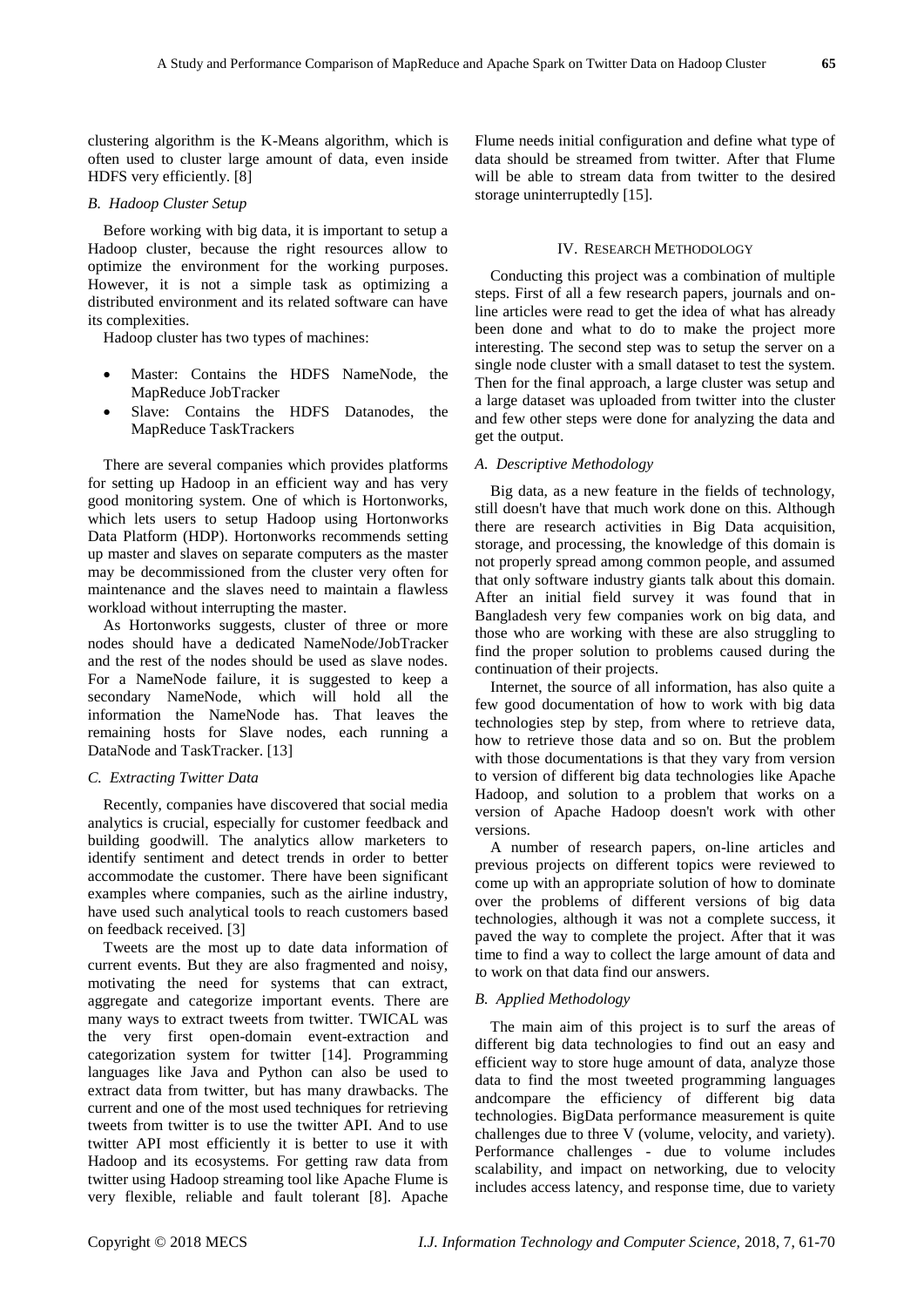includes various types of data format [10]. In our study, we concentrate on the volume related issues only.

#### *a. Environment Setup*

First of all, we setup Hadoop and Spark on a single machine for testing purposes. But, to provide fair and controlled environment for our analysis we needed to setup Hadoop and Spark on a distributed cluster.

We installed Hadoop using Hortonworks Ambari Server on a "seven node" cluster, where the Ambari Server was installed on a single machine to monitor the overall cluster operations. Hadoop was installed on the master node of the Ambari Server, and rest of the machines were kept as Datanodes.

Hadoop version 2.6.0 was used running on Java 1.8.0 which includes both the HDFS and MapReduce in distributed configurations. First, we configured the HDFS NameNode and MapReduce JobTracker on the Ambari master node along with five Datanodes as HDFS Datanodes and MapReduce TaskTrackers. One important thing to mention here was that, two nodes on the cluster, the one with the Ambari Server and another one which was used as NameNode, did not add computing power for MapReduce or Spark in this experiment. The first one was used just for monitoring purposes and the second one was the NameNode, whose only purpose was to maintain the file system tree, the meta data for directories in the tree, and the DataNodes on which all the blocks for a given file were located.

We left the default replication factor of three per block, and the number of map tasks and reduce tasks were also kept as default, means that MapReduce will set the number of map tasks and reduce tasks based on the number of blocks on HDFS.

We installed Apache Spark version 1.3.0 and configured it to run on the same HDFS described above.

## *b. Data Retrieving and Storage*

Now that the environment setup was complete, it was time to retrieve data from twitter and start analyzing those data. For the purpose of this project, Tweepy library of the python programming language was chosen, as it gives an easy way to retrieve data from twitter and store them in our local storage. But, to retrieve data from twitter we first need to create a "Twitter App" using the Twitter Application Management System. After that some secret codes, access token, access secrete were provided to retrieve the necessary data from twitter. A python program was written to extract data from twitter into our local storage. When the program was executed it automatically retrieved data from twitter based on the filtering mechanism mentioned inside the code. The retrieved data was written as JSON format into a text file.

The problem with the above mentioned technique was that, it was a very slow process and it did not have any proper way to handle exceptions, like automatic disconnection while getting data. And we had to restart the program to retrieve data again. Another problem was that, we needed to write our data to a new file as the old one grows to a size of one gigabyte. Due to these problems, it was very hectic job to get data continuously as we had to monitor the retrieval flow of data all the time, in case it disconnects from the Internet or it needed a new file to write data on. Another huge problem with this process was that, we had to copy this huge amount of file into HDFS manually.

To solve this problem another technique was used, Apache Flume, which would give us a way to write data directly into HDFS in a fault tolerant way, meaning that it will automatically recover from different failures, like disconnection from the Internet.

Apache Flume is a member of Hadoop framework which is used to retrieve data from the Internet directly to HDFS and is very reliable and fault tolerant as it can handle different problems like the ones mentioned above. There are many ways to stream on-line data into HDFS using Flume either by writing a program or creating a Flume configuration file. We used the second method to stream twitter data into HDFS. We needed to use the secret codes which we got after creating the Twitter App. A configuration file was created with information like how we wanted to retrieve data and how to filter those data to only get the relevant information from twitter. After running Flume for about a week we had enough data to analyze them.

#### *c. Analyze Data with MapReduce*

Now that we had a reasonable amount of data on HDFS it was time to analyze them. Various tools are available to analyze big data. Our first choice was MapReduce, which is a Hadoop component to analyze big data using Java programming language.

The files uploaded in HDFS was in the format of a JSON file, which contained all the information about a tweet, for example, user ID of the person who posted the tweet, timestamps, location and so on. But we only wanted the text containing the original tweet. That is why, a simple MapReduce code was written using Java, which would clean the JSON file to erase all the unnecessary information and only the text was taken. After that it was quite simple to count the number of tweets containing different programming languages and the output was again written back to HDFS. To be more specific, we used the word count algorithm with a little bit of modification, which was a simple and easy to understand way to do the desired job. It was intended to use different clustering algorithm like K-Means, which would be more efficient but complex to understand and might fail in case of tweets which have different programming languages.

Next it was the time to compare the performance of how well does MapReduce use the parallelization of the cluster. So, we manually switched off the slave nodes one by one and calculated the running time of the MapReduce program on each steps and draw a graph on that.

#### *d. Analyze Data with Apache Spark*

One problem with MapReduce, as discussed above, is that it is comparatively very slow, and as the data grows it becomes slower. To solve this, another big data tools was chosen, Apache Spark, which is supposed to work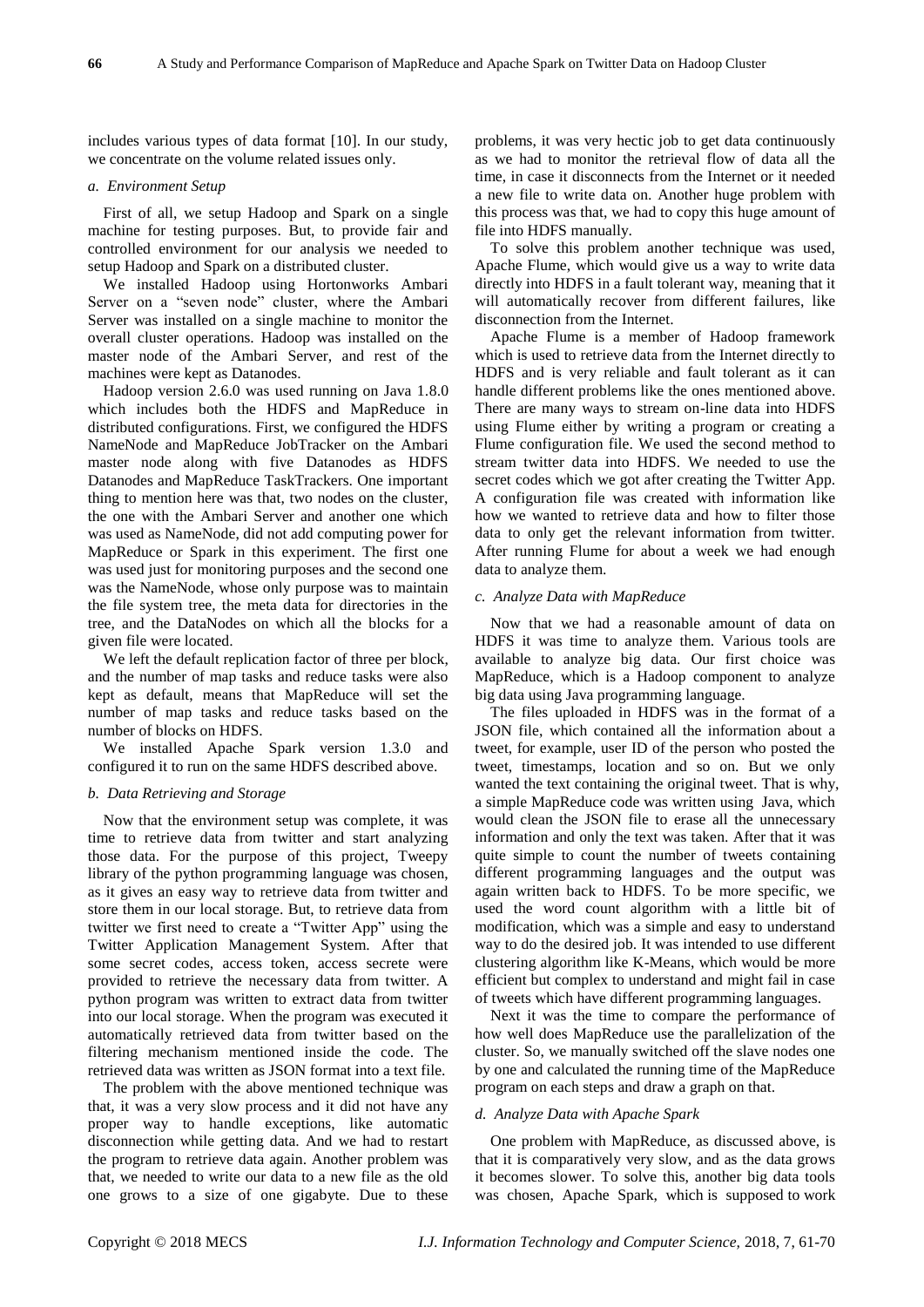"10 to 100 times faster than MapReduce" for in memory processing and 10 times faster for data on disks or HDFS.

First of all we cleaned the JSON files as we did with MapReduce, and took only the text part of the tweet. Then we wrote a Spark based Java program to count the tweets containing different programming languages.

After that we compared the performance of Spark by reducing the number of slave nodes one by one and taking notes of the running time of the Spark program that we wrote to count the tweets. Finally, we drew a comparison graph based on the results.

#### *e. Performance Comparison*

As discussed above, we had analyzed our dataset using different tools, like MapReduce and Apache Spark. So, we wanted to compare the performance between two tools, how well these two stand against each other and which one should be preferable for the analysis purpose of big data.

We worked on single node and multi node cluster. Big data tools like Apache Hadoop, are supposed to work better on a cluster rather than a single machine. The larger the cluster the better the performance. So, we also tried to look at the comparison of how the cluster outperforms the computation power of a single machine.

## V. RESULT AND ANALYSIS

The first goal with this project was to count the number of tweets related to different programming languages. So, the first step was to use different big data tools and generate the desired results. It was chosen to work on different platforms, to single node and cluster, to different data sets of different size and to different tools. After that it was time to run the computation on MapReduce and Spark on different size of data sets and results are noted down.

As stated above, we wanted to count the number of tweets containing different programming languages, it was done using both MapReduce and Apache Spark. Then the top four programming languages were picked that were tweeted by most of the people and drew a graph based on the result.

Then the running time and other necessary information of both MapReduce and Apache Spark programs were calculated, that we executed on our data sets, gathered from streaming on Twitter using Apache Flume, and drew a comparison graph on that.

After that the size of our data sets were changed and the programs were ran again on both MapReduce program and Spark program. Then the running time of those programs were calculated and the results were noted down. The result of the Table 1 is shown graphically in the Fig. 8. One more thing to notice was that, by default MapReduce and Spark creates map tasks based on the number of blocks on HDFS.



Fig.7. Top 4 most tweeted programming languages

So, the more blocks on HDFS the more map tasks the programs create. So, we ran both MapReduce and Spark on a 12 gigabytes of HDFS files containing different blocks, one with 7725 blocks and the other with 396 blocks that means both MapReduce and Spark created 7725 and 396 map tasks for those files.

Table 1. Run-time (minutes) of MapReduce and Apache Spark on Different size of data.

| Data size $(GB)$ | Run-time (MapReduce) | Run-time (Spark) |
|------------------|----------------------|------------------|
| 5.8              | 16.1                 | 1.56             |
| 12.4             | 46.53                | 4.14             |
| 43.4             | 119.53               | 14.20            |

And we got a surprising results from the change of the number of blocks on HDFS.



Fig.8. Run-time of MapReduce and spark on different data sizes

MapReduce took a very long time on the file with too many blocks, and outperforms itself by a huge range when the number of blocks was reduced on the same size of file. Similar result was observed from Spark too, but in case of Spark the result was not that much different when we reduced the number of blocks, as we got from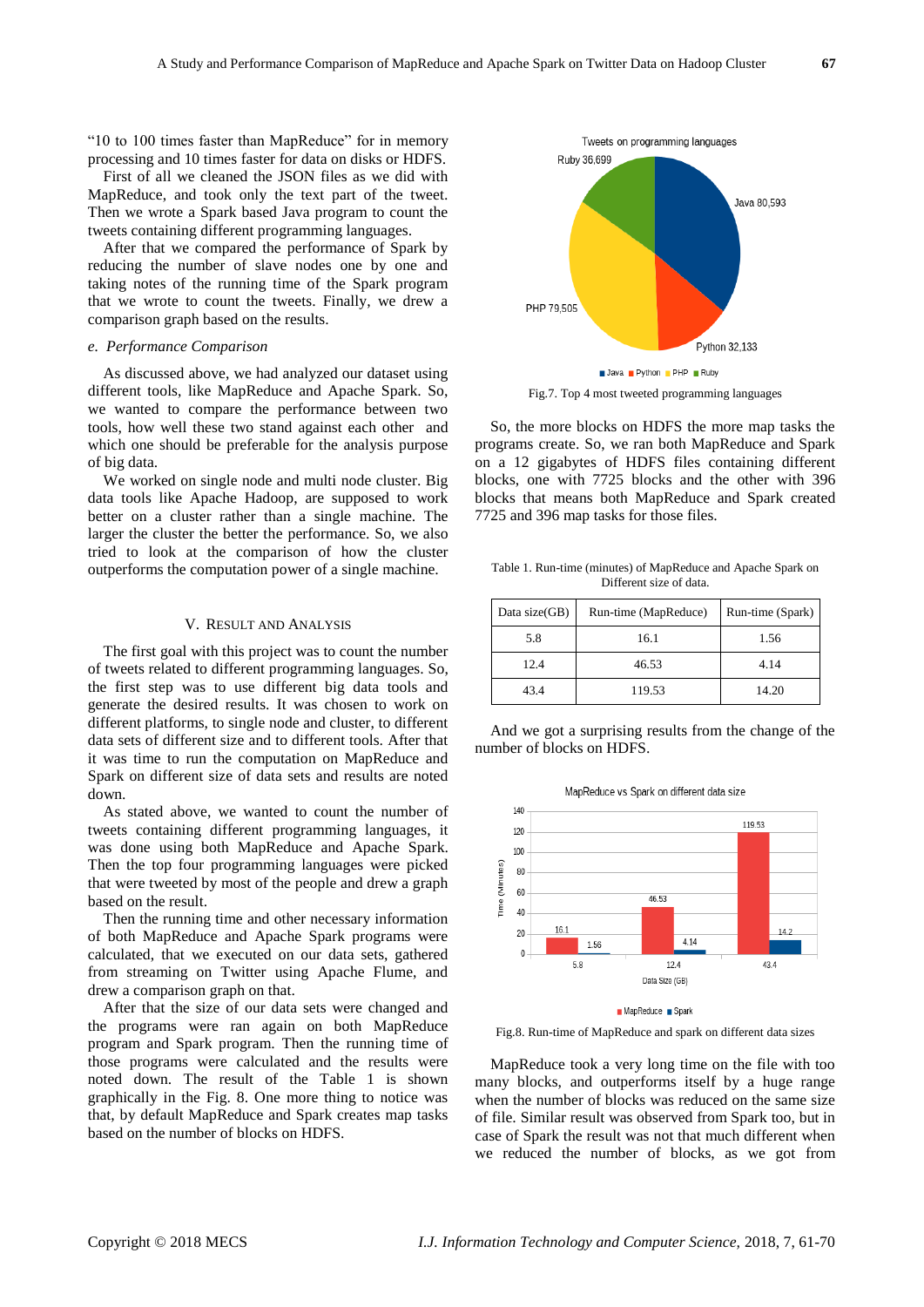MapReduce. We can see the result from the table below.

Table 2. Run-time (minutes) of MapReduce and Apache Spark with the change of number of blocks on data size of 12.4GB.

| # Blocks | Run-time<br>(MapReduce) | Run-time (Spark) |
|----------|-------------------------|------------------|
| 7725     | 46.53                   | 4.14             |
| 396      | 19.48                   | 3.19             |

Bellow figure displays the results for different map tasks per DataNode. In this case, we observed that MapReduce with less map task per DataNode slightly better performs than more map tasks per DataNode.

MapReduce vs Spark on different Map tasks



MapReduce Spark

Fig.9. Comparison between MapReduce and Spark with the change of map tasks

Finally, the nodes from the cluster were reduced one by one and the running time of those programs were calculated, and the results were noted down.

Table 3. Run-time (minutes) of MapReduce on Different Datanodes on data size of 12.4GB.

| # Datanodes | Run-time (Minutes) |
|-------------|--------------------|
| 5           | 46.53              |
|             | 60.06              |
| 3           | 79.19              |
| 2           | $\ast$             |
|             | ∗                  |

\* Unable to perform operation.

The result of the above Table 3 is show in the following Fig. 10.



Fig.10. Run-time of MapReduce on different nodes

From the above figure it is clear that with reduced nodes on the cluster the run-time of MapReduce program also increases and at a point it cannot perform the computation at all. The reason is that, as explained earlier, data into HDFS are copied into different nodes as blocks for increasing fault tolerance, and MapReduce program could not find the required block and as a result it failed proceed with the execution. Increasing the replication in HDFS should have solved this problem.

Table 4. Run-time (minutes) of Apache Spark on Different Datanodes on data size of 12.4GB.

| # Datanodes                    | Run-time (Minutes) |  |
|--------------------------------|--------------------|--|
| 5                              | 4.14               |  |
|                                | 4.50               |  |
| 3                              | 3.53               |  |
| 2                              | 7.26               |  |
|                                | $\frac{1}{2}$      |  |
| : Utanbla ta masfassa amasaina |                    |  |

ble to perform operation

The result of the above Table 4 is show in the following Fig. 11.



Fig.11. Run-time of Spark on different nodes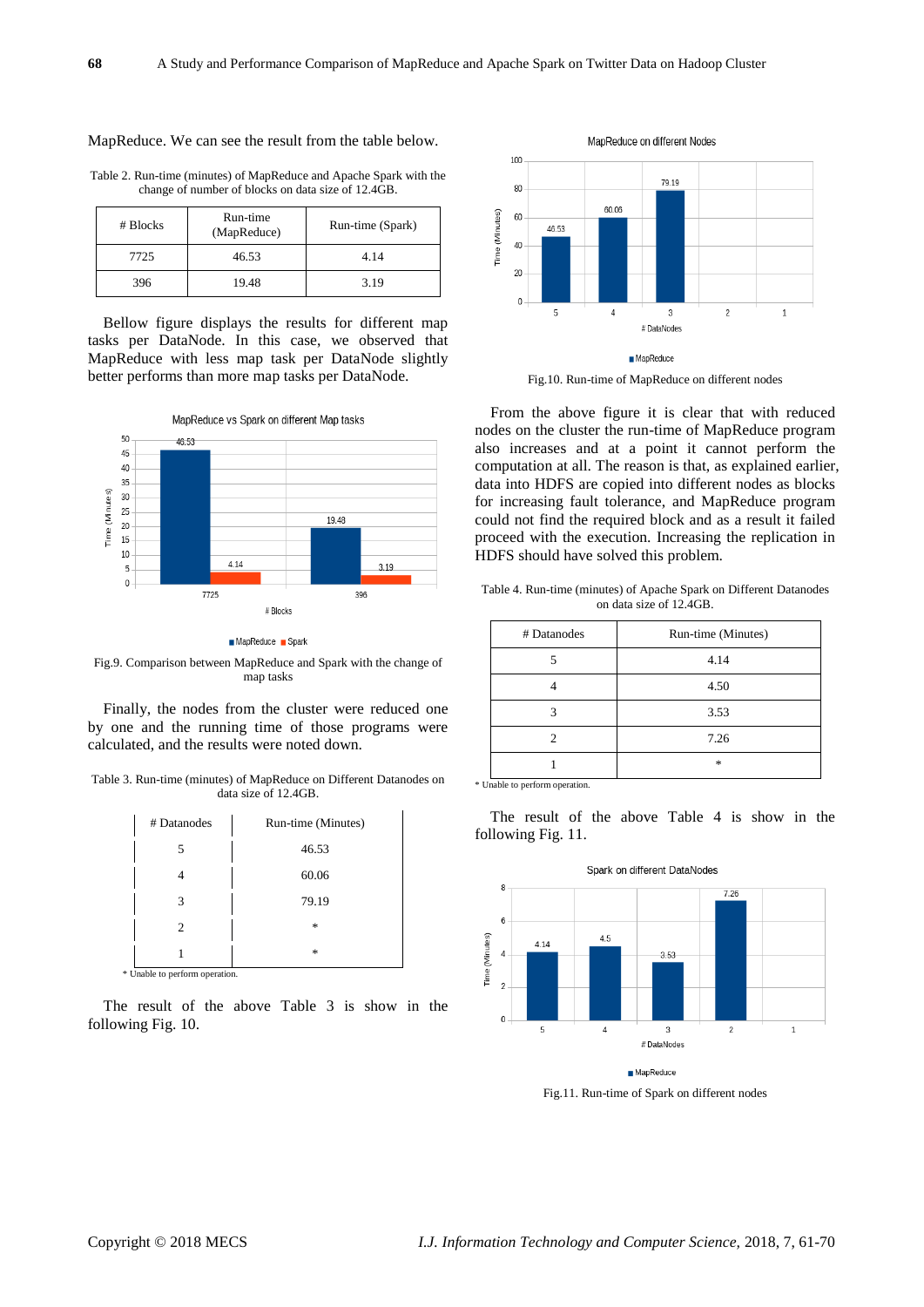Fig. 11 shows that for computing tasks on three nodes, Spark performs better than the one with four or five nodes. The possible reason could be that it needs a lot of time to search for blocks in HDFS as they are scattered across all the nodes into the cluster, and with three active nodes it needed to search on a small cluster and after finding all the needed data it could execute the program immediately.

From these results, it is evident that both MapReduce and Spark works better on distributed mode rather than a single machine. And the performance of these frameworks also depend on the number of blocks on HDFS. So, to get better performance it is better to keep the number of blocks as less as possible.

It can also be concluded that Spark outperforms MapReduce by a dramatic range. And as the data size increases it is even better to use Spark rather than MapReduce, because the run-time of MapReduce also grows with the increase of data size due to its inherent nature of using disk I/O for all the steps of computation. From the above result it is also noticeable that in case of node failure Spark is more fault tolerant than MapReduce.

#### VI. CONCLUSION

This project tried to explore various fields of big data technologies, like Apache Hadoop, Apache Flume and Apache Spark. Hadoop can store very large amount of data in its file system called HDFS in a fault tolerant manner, and can scale up to any size as needed. Another Hadoop component, MapReduce, is capable of processing large data sets in a parallel fashion, and obviously, in a fault tolerant manner. Another big data technology, Apache Spark, which is "10 to 100 times faster than MapReduce", was one of the main point of concentration in this project. All of these frameworks were installed on a cluster and their working methodology was monitored using Hortonworks Ambari Server. And finally with the help of some simple algorithms, MapReduce and Spark programs were written through which the data sets on HDFS, which were of different sizes, were analyzed and the performance between MapReduce and Spark were compared, only to find out the performance characteristics of Apache Spark compared to traditional MapReduce approach.

#### **REFERENCES**

- [1] Marissa Rae Hollingsworth, "Hadoop and Hive as Scalable Alternatives to RDBMS- A Case Study", January 2012. Available: http://scholarworks.boisestate.edu/cs\_gradproj/2/. [Accessed: 21 – Dec – 2017]
- [2] Jodi Blomberg, "Twitter and Facebook Analysis: It's Not Just for Marketing Anymore", 2012. Available: http://support.sas.com/resources/papers/proceedings12/30 9-2012.pdf. [Accessed: 11 – Dec – 2017]
- [3] Vora, M.N, "Hadoop-HBase for large-scale data", December 2011. Available: http://ieeexplore.ieee.org/document/6182030/?reload=true. [Accessed: 1 – Jan - 2018]
- [4] Matei Zaharia, Mosharaf Chowdhury, Tathagata Das,

Ankur Dave, Justin Ma, Murphy McCauley, Michael J. Franklin, Scott Shenker, Ion Stoica, "Resilient Distributed Datasets: A Fault-Tolerant Abstraction for In-Memory Cluster Computing'" July 2011. Available: https://www.usenix.org/node/162809. [Accessed: 23 – Nov - 2017]

- [5] Penchalaiah.C, Sri.G.Murali, Dr.A.SureshBabu, "Effective Sentiment Analysis on Twitter Data using: Apache Flume and Hive". Available: http://www.ijiset.com/v1s8/IJISET\_V1\_I8\_14.pdf. [Accessed: 3 – Dec - 2017]
- [6] Weiguo Fan, Linda Wallace, Stephanie Rich, Zhongju Zhang, 'Tapping into the Power of Text Mining' 2005. Available: https://cacm.acm.org/magazines/2006/9/5835 tapping-the-power-of-text-mining/abstract. [Accessed: 14 – Jan - 2018]
- [7] Dipesh Shrestha, "Text Mining With Lucene And Hadoop: Document Clustering With Feature Extraction", 2009. Available: [https://pdfs.semanticscholar.org/36ce/71c9ff15cc46b32ab](https://pdfs.semanticscholar.org/36ce/71c9ff15cc46b32ab35d30d4b3b1c58cbfc6.pdf) [35d30d4b3b1c58cbfc6.pdf.](https://pdfs.semanticscholar.org/36ce/71c9ff15cc46b32ab35d30d4b3b1c58cbfc6.pdf) [Accessed: ]
- [8] Alan Ritter, Mausam, Oren Etzioni. "Open Domain Event Extraction from Twitter", 2012. Available: http://www.cse.iitd.ac.in/~mausam/papers/kdd12.pdf. [Accessed: 7 – Feb – 2018]
- [9] Dean J and Ghemawat S, "MapReduce simplified data processing on large clusters", Communications of the ACM 51:107-113, 2008.
- [10] Pankaj Deep Kaur, Amneet Kaur, Sandeep Kaur,"Performance Analysis in Bigdata", IJITCS, vol.7, no.11, pp.55-61, 2015. DOI: 10.5815/ijitcs.2015.11.07
- [11] Luis Emilio Alvarez-Dionisi,"Toward Grasping the Dynamic Concept of Big Data", International Journal of Information Technology and Computer Science(IJITCS), Vol.8, No.7, pp.8-15, 2016. DOI: 10.5815/ijitcs.2016.07.02
- [12] D. Newberry, "The role of small and medium-sized enterprises in the futures of emerging economies", Technical report, World Research Institute, 2006. Available: [http://earthtrends.wri.org/features/view\\_feature.php?fid=6](http://earthtrends.wri.org/features/view_feature.php?fid=69&theme=5) [9&theme=5.](http://earthtrends.wri.org/features/view_feature.php?fid=69&theme=5) [Accessed: 5 - March - 2014].
- [13] Big Data Working Group, "Big Data Analytics for Security Intelligence", Cloud Security Alliance, pp. 1-22, 2013.
- [14] Dean, J and Ghemawat, J, "MapReduce: Simplified Data Processing on Large Clusters", In the Proceedings of the 6 th Symposium on Operating Systems Design and Implementation, pp. 137-149, 2004.
- [15] E. Benson, A. Haghighi, and R. Barzilay, "Event discovery in social media feeds" Proc. Of the 49<sup>th</sup> Annual Meeting of the Association for Computational Linguistics (ACL), pp. 389-398, 2011.

#### **Authors' Profiles**



**Md. Nowraj Farhan** received his Bachelor of Science in Computer Science and Engineering from University of Liberal Arts Bangladesh in 2015. He is pursuing M.Sc in the area of software Engineering/ Information & Communication Systems. His main research interests include Software Engineering, Data Mining and

Big Data Analytic.